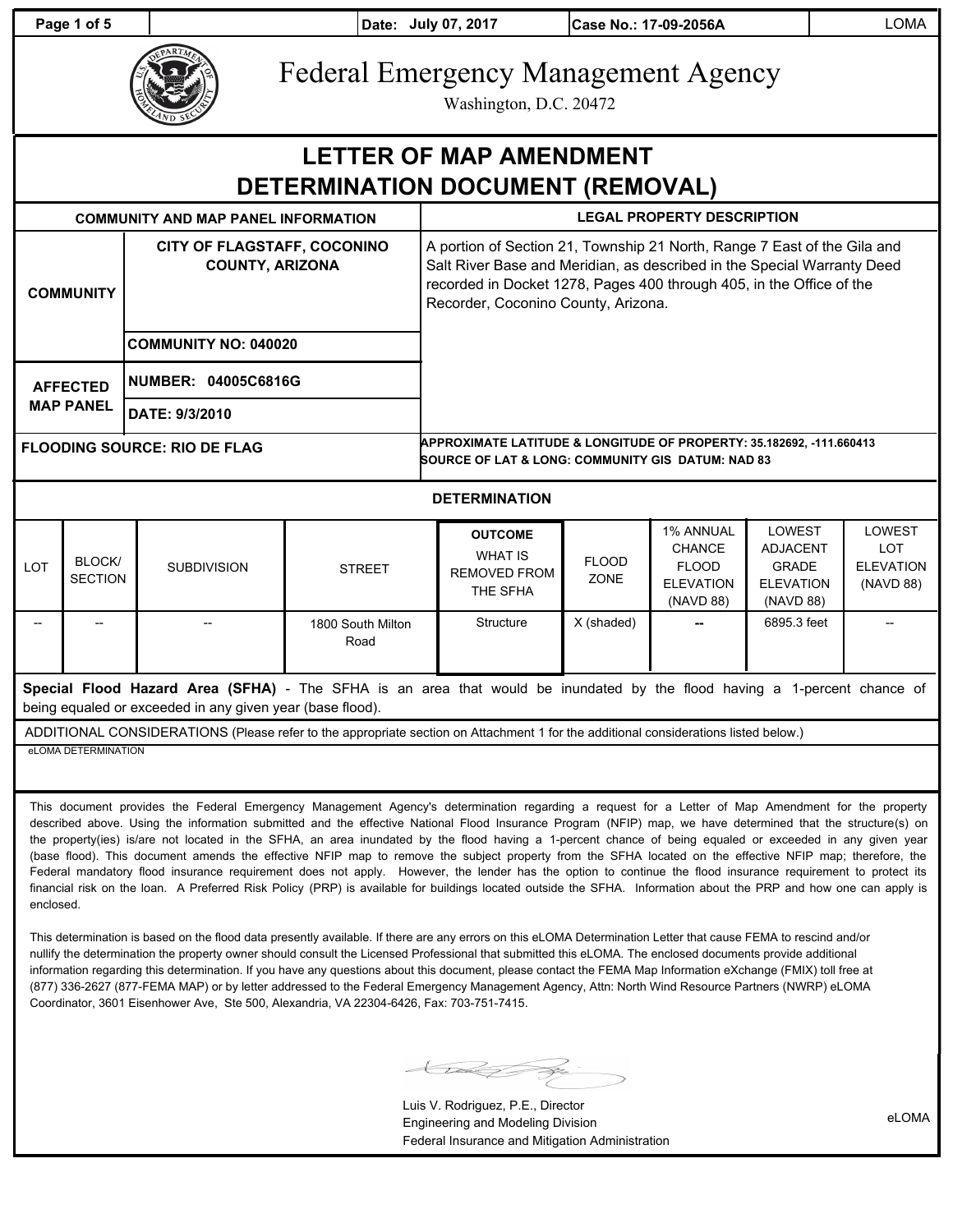**Page 2 of 5 Date: 7/7/2017 Case No : 17-09-2056A** LOMA



Federal Emergency Management Agency

Washington, D.C. 20472

### **LETTER OF MAP AMENDMENT DETERMINATION DOCUMENT (REMOVAL)**

ATTACHMENT 1 (ADDITIONAL CONSIDERATIONS)

#### **Structure Removal:**

The following considerations may or may not apply to the determination for your Structure:

**PORTIONS OF THE PROPERTY REMAIN IN THE FLOODWAY** - A portion of this property is located within the National Flood Insurance Program (NFIP) regulatory floodway for the flooding source indicated on the Determination Document while the subject of this determination is not. The NFIP regulatory floodway is the area that must remain unobstructed in order to prevent unacceptable increases in base flood elevations . Therefore, no construction may take place in a NFIP regulatory floodway that may cause an increase in the base flood elevation. The NFIP regulatory floodway is provided to the community as a tool to regulate floodplain development. Modifications to the NFIP regulatory floodway must be accepted by both the Federal Emergency Management Agency (FEMA) and the community involved. Appropriate community actions are defined in Paragraph 60.3(d) of the NFIP regulations. Any proposed revision to the NFIP regulatory floodway must be submitted to FEMA by community officials. The community should contact either the Regional Director (for those communities in Regions I-IV), or the Regional Engineer (Region V) for guidance on the data which must be submitted for a revision to the NFIP regulatory floodway.

**PORTIONS OF THE PROPERTY REMAIN IN THE SFHA** -This Determination Document has removed the subject of the determination from the Special Flood Hazard Area (SFHA). However, portions of the property may remain in the SFHA. Therefore, any future construction or substantial improvement on the property remains subject to Federal, State/Commonwealth, and local regulations for floodplain management.

**STUDY UNDERWAY** - This determination is based on the flood data presently available. However, the Federal Emergency Management Agency may be currently revising the National Flood Insurance Program (NFIP) map for the community. New flood data could be generated that may affect this property. When the new NFIP map is issued it will supersede this determination. The Federal requirement for the purchase of flood insurance will then be based on the newly revised NFIP map.

**EXTRATERRITORIAL JURISDICTION** - The subject of the determination is shown on the National Flood Insurance Program map and may be located in an Extraterritorial Jurisdiction area for the community indicated on the Determination Document.

This attachment provides additional information regarding this request. If you have any questions about this attachment, please contact the FEMA Map Information eXchange (FMIX) toll free at (877) 336-2627 (877-FEMA MAP) or by letter addressed to the Federal Emergency Management Agency, Attn: North Wind Resource Partners (NWRP) eLOMA Coordinator, NWRP eLOMA Coordinator, 3601 Eisenhower Ave., Alexandria, VA 22304-6439, Fax: 703-751-7415

Luis V. Rodriguez, P.E., Director Engineering and Modeling Division Federal Insurance and Mitigation Administration